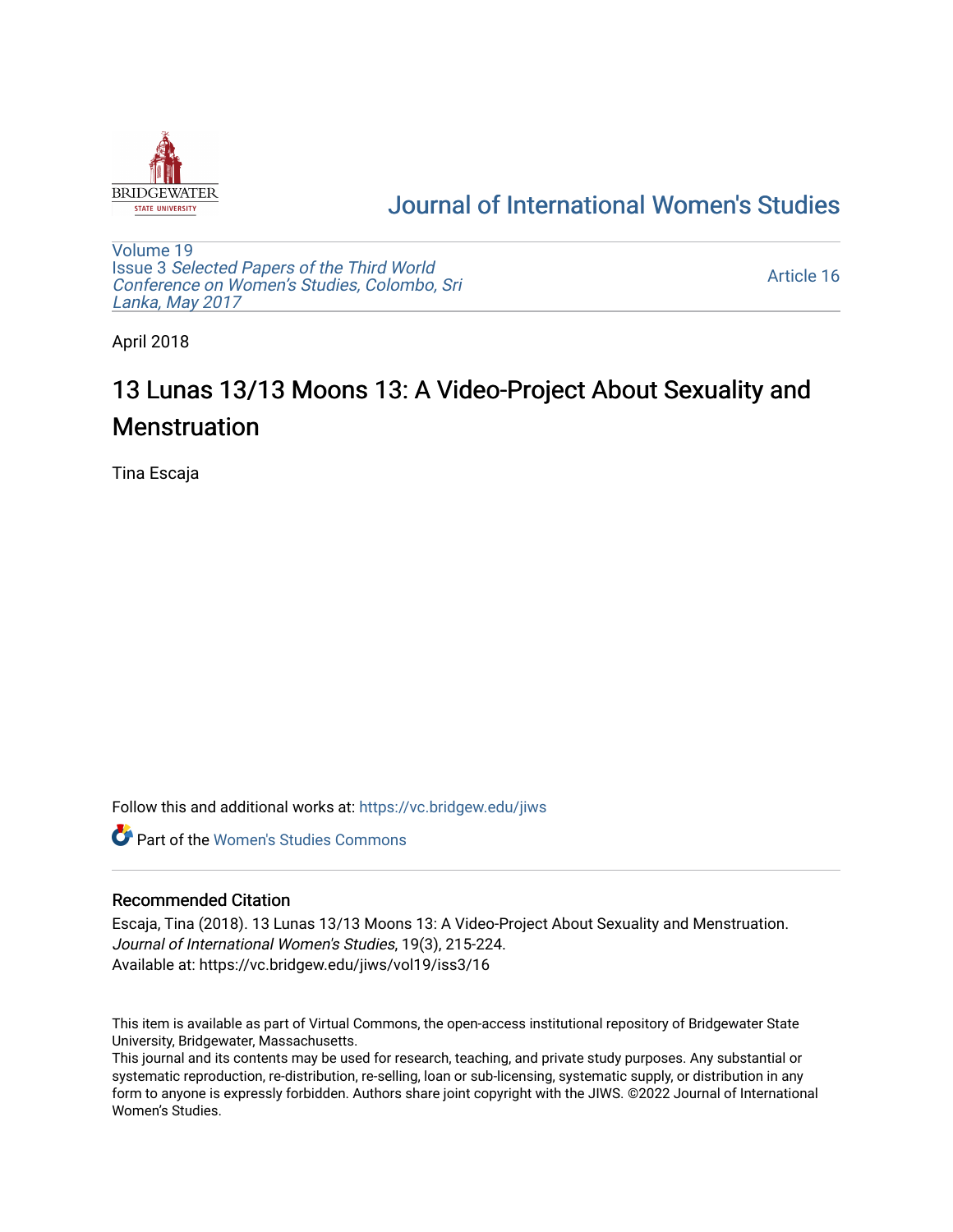#### Escaja: 13 Lunas 13/13 Moons 13

This journal and its contents may be used for research, teaching and private study purposes. Any substantial or systematic reproduction, re-distribution, re-selling, loan or sub-licensing, systematic supply or distribution in any form to anyone is expressly forbidden. ©2018 Journal of International Women's Studies.

#### **"13 Lunas 13/13 Moons 13: A Video-Project About Sexuality and Menstruation"**

By Tina Escaja $1$ 

#### **Abstract**

The subject of menstruation is filled with powerful socio-cultural implications involving language, religion and gender relations. Yet, the topic is often relegated to silence, considered taboo, and strongly associated with impurity and shame. This schism between the natural reality of menstruation and its socio-cultural damnation highlights the marginal and oppressed condition of women who are considered inferior and impure in many cultures and religions for the mere fact of menstruating, despite ancient practices that validated and celebrated women's menarche. The multimedia project *13 lunas 13/13 moons 13* allows for the interactive exploration of these themes while reflecting upon the patriarchal foundations of the taboo of menstruation. This essay examines primarily the video *13 lunas 13*, a video of testimonies by thirteen Spanish women from different generations and social backgrounds. Fear, shame, lack of sexual agency, are some of the common experiences expressed by the women interviewed, particularly among older generations. Along with these testimonies on sexuality and menstruation, this project seeks to collect and reveal euphemisms, myths and cultural practices that are being erased by global practices, while pointing to new technologies and attitudes towards menstruation. Other variables of this project include art installations, poetry, and an interface that allows the collection of testimonies via the Internet, reaching out to new generations of men and women wishing to expose an experience intrinsically related to their lives.

*Keywords:* Women, menstruation, menarche, sexuality, misogyny, religious oppression, sexual taboos.

#### **Genealogy of a Project**

l

The subject of menstruation is filled with powerful socio-cultural implications involving language, religion and gender relations. Yet, the topic is often relegated to silence, considered taboo, and strongly associated with impurity and shame. This schism between the natural reality of menstruation and its socio-cultural damnation highlights the marginal and oppressed condition of women who are considered inferior and impure in many cultures for the mere fact of menstruating. On the other hand, there is also a hidden desire to expose this issue by men and women wishing to share an experience intrinsically related to their lives.

<span id="page-1-0"></span><sup>&</sup>lt;sup>1</sup> Tina Escaja is a destructivist/a cyber-poet@, digital artist and scholar based in Burlington, Vermont. As a literary critic, she has published extensively on gender and contemporary Latin American and Spanish poetry and technology. Her creative work transcends the traditional book form, leaping into digital art, robotics, augmented reality and multimedia projects exhibited in museums and galleries internationally. Escaja has received numerous recognitions and awards, and her work has been translated into six languages. She is Director of the Gender, Sexuality and Women's Studies Program at the University of Vermont, and is currently president of Feministas Unidas, Inc. This paper was translated from the original Spanish by David Shames.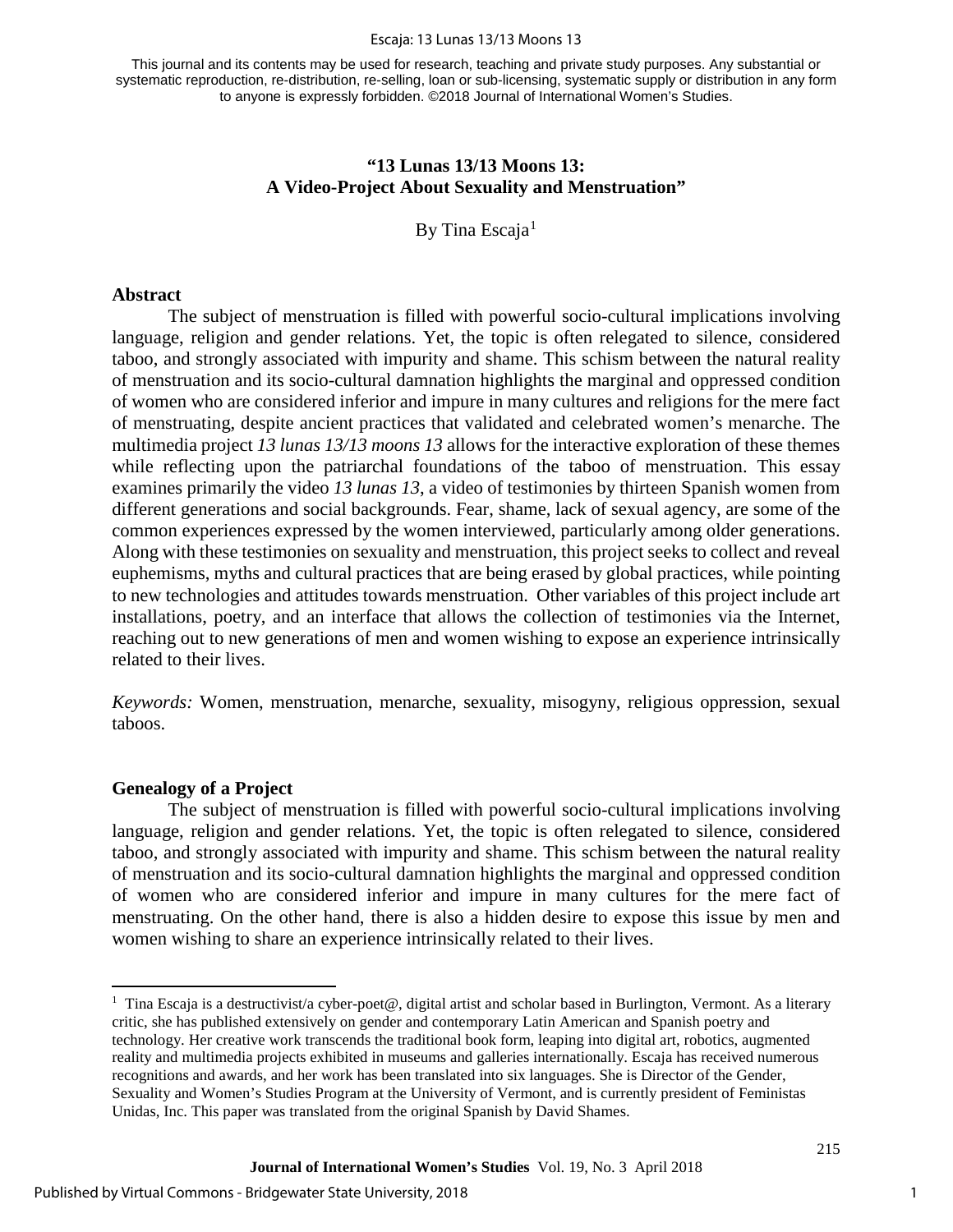The "13 Moons 13" project began as a manuscript of poems published in 2011 under the title *13 lunas 13*. The intention was to reconsider and critique the patriarchal foundations of the historical, sociopolitical, and religious constructs that have discriminated against women in the past and by and large still do. Jill Robbins, in her prologue to the book, sums it up on the following way: "We come to understand that spatial and geological/theological exploration have been given form through this text's very writing, in which the lyrical voice poses an alternative history of rebelliousness"  $(10)^2$  $(10)^2$ 

From then on, *13 Lunas 13* transformed from a poetic project into a call to arms, an existential, scientific and philosophical quest that aimed to expose, question and dismantle the patriarchal foundation of the canon. As such, the project looked into themes ranging from the cosmic (quantum physics; string theory) to the visceral; from the bodily (brain, vagina, menstrual discharge) to the strictly religious (Christian, Pre-Christian, and Saturnalia rituals). There are thirteen moons in the menstrual year, and in several cultures the lunar calendar was, and still is the standard, sometimes alternating with solar or lunisolar measures of time (Chinese, Hindu, Maya, Quechua-Aymara, etc.). In fact, menstrual cycles, which have been linked to lunar cycles,<sup>[3](#page-2-1)</sup> used to function in ancient cultures as a system of measurement, reference, and wonder, with a demiurgic value which was later rejected. The initial positive value of the fertile goddess and the mystery of her blood were transferred in later cultures (such as the Judeo-Christian and Islamic cultures) to symbols connected with death, uncleanliness, and sin.[4](#page-2-2)

These connections to repugnance and secrecy provided the starting point for the video *13 Lunas 13/ 13 Moons 13*, a video of testimonies by thirteen Spanish women from different generations and social backgrounds around the subject of menstruation. At the 3<sup>rd</sup> World Conference on Women's Studies I played a selection of the original video, presenting segments of six out of the thirteen original chapters, starting with the first one: "Can you have an opinion about menstruation?"<sup>[5](#page-2-3)</sup>:

- Amparo Escaja: In my opinion it was a real pain, but if we didn't get it, it drove us crazy.
- MJ Tobal: It's a pain in the ass.
- Goyi Ramajo: Well, it's a nuisance. It's a phenomenon of nature that we shouldn't have to deal with because it's very disagreeable.
- Mercedes Rivera: It's very disagreeable. It's disgusting. So many years, my God, and since I was 11 years old and on and on.
- Victoria Gómez: And me, since I was nine.
- Amparo Escaja: And sometimes you didn't dare make the slightest gesture because it would leak. You were always fearful. When I got my period, I for one, was a person who went around scared that I would leak and stain. Come on, it was a real bother.

l

<span id="page-2-0"></span><sup>2</sup> "Llegamos a entender que la exploración espacial y geo-lógica/teológica ha sido una figuración de la escritura misma de este texto, donde la voz lírica construye una historia alternativa desde la rebeldía." All translations by David Shames, unless otherwise noted.

<span id="page-2-1"></span><sup>3</sup> The word "menstruation" comes from the Latin "Mens," which means both "month" and "moon." This connection is found in numerous languages, such as Mapuche, in which the word "küyen" means both "moon" and "month," and "küyentun" means "to menstruate."

<span id="page-2-2"></span><sup>&</sup>lt;sup>4</sup> For an interpretation of the origins of these concepts, see, among others, Tarja S. Philip.

<span id="page-2-3"></span><sup>&</sup>lt;sup>5</sup> All quotations from the video are transcripts translated, from the original Spanish, by Diana Barnes.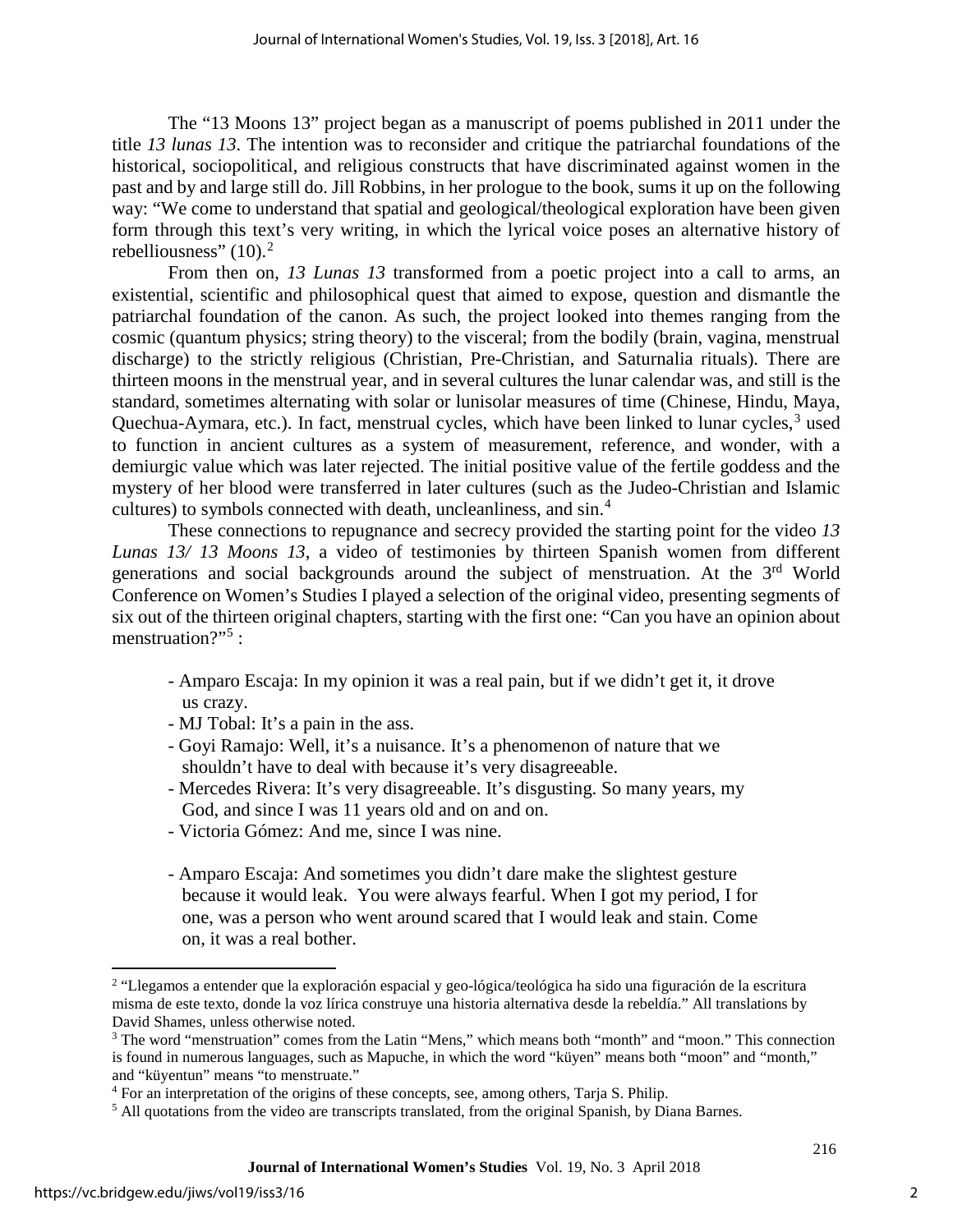### **Secrecy, Myths and Euphemisms**

The presumption of discomfort, repugnance and the fear of being "exposed" was a common sentiment expressed by almost all of the women I interviewed for this project. The secrecy that unites them pertains to a culture of censorship around this physiological reality that affects over half of humanity during an important part of their lives. The euphemistic terminology around menstruation, which abounds in all cultures, points to the general perception of repugnance, stain, and secrecy, and is one of the main cultural data that my project seeks to document:

- Victoria Gómez: "The redhead."
- Elena Pérez: "To be sick."
- Maite Maeso: "The ruler."
- Mercedes Bragado: "Period."
- Maite Maeso: "Cabbage."
- Mercedes Bragado: Come on, you're kidding, "I have the cabbage." . . . "what a cabbage I've got" is "what **crap** I've got"
- Maite Maeso: Well no, here, "cabbage, cabbage"… "The sausage."
- Amparo Escaja: So, you tell him "I'm with Uncle so-and-so," "I'm with Saint Gregory," because they say that Saint Gregory was the patron of women. "I'm with the patron of women, I'm with Saint Gregory." Today, as open as they are, saying " I've got my period,' they didn't say that. "My uncle is here." Sometimes your husband would say, let's go to bed," "no, because my uncle's here." . . . . And they would say it twenty-thousand ridiculous ways, but without saying directly "I have my period." So we didn't know what it was in the end.

The myths surrounding menstruation are connected to this culture of euphemisms, which infers the idea of menstruation as taboo, dirt, and a secret. In the Spanish region of Castilla, these myths are often associated with community activities such as the slaughter of livestock:

- Señora Angelita: With my p. . . being sick. . . let's see if you get it. . . No, no, because it spoils the meat.
- Maite Maeso: Minced meat, to make sausages. The women during the pigslaughter season, if they had their period, they couldn't touch the meat, because the sausages would go bad and the meat would be spoiled for the whole year.

The primary reason for these myths (mayonnaise curdles; plants wilt when a menstruating woman touches them), derives from one of the foundational ideas of numerous cultures, and which is in turn endorsed by their respective religions: a menstruating woman is impure, and, by extension, all women are considered to be impure.

### **From Reverence to Shame**

The Old Testament is filled with references to the impurity of women in relation to their menstrual discharges. This did not only transfer into general ostracism, but also excluded women from performing religious rituals. According to Leviticus, any emission of bodily fluids is reprehensible for both men and women, but the transgression is emphasized in the latter case: "…and he shall make atonement for her before Yahweh for her impure discharge" (15:30).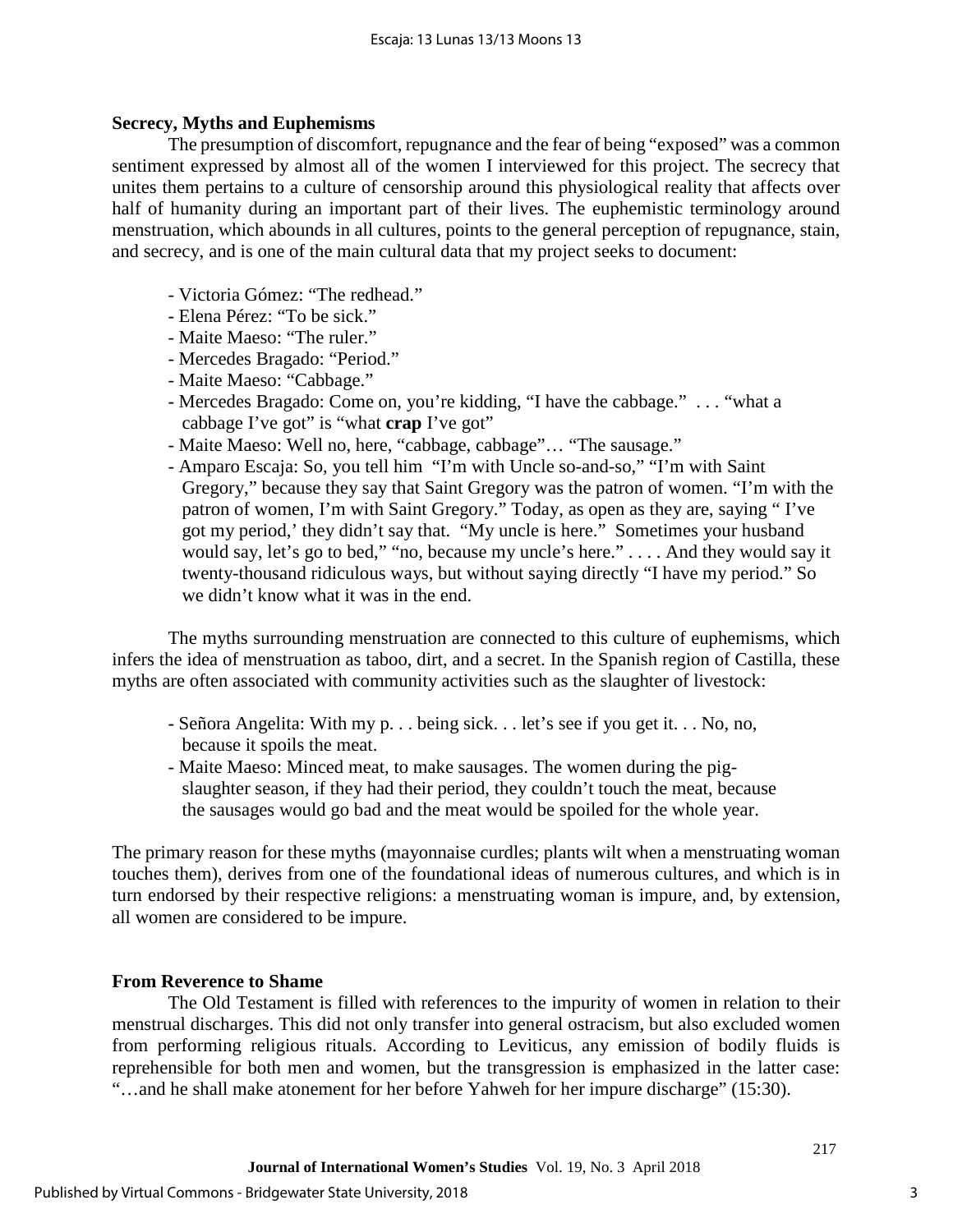A woman who becomes pregnant and gives birth to a son will be ceremonially unclean for seven days, just as she is unclean during her monthly period. . . . She must not touch anything sacred or go to the sanctuary until the days of her purification are over. If she gives birth to a daughter, for two weeks the woman will be unclean, as during her period. Then she must wait sixty-six days to be purified from her bleeding. (12: 1-5)

The book of the Vedas also stresses the impurity of women and their blood. Similar concepts can be found in the sacred scriptures of the Torah and the Quran, both of which point out, with variations, the degree of a woman's impurity during menstruation and her ability to be involved in sacred rituals. These books often establish a hierarchy in gender relations which mostly submits women to a masculine authority, an authority which in liturgical terms is associated with the figure of the priest or officiant and in theological terms subscribes to a divine entity associated with a masculine God. The ancient polytheistic rituals, on the other hand, did indeed allow the presence of female priests and officiants in their religious foundations, who often made of menarche, or first menstrual period, a ritual of celebration. This is a stark contrast with the subsequent perception of the need for silence and shame surrounding the menarche, as reflected by the testimonies collected in *13 Moons 13*:

- Mercedes Rivera: For me, I was embarrassed to tell my mother. How embarrassing.
- Ángela Gutiérrez: Well, I don't know, I didn't like it because of that, because the idea of talking about it at home made me feel ashamed.
- Elena Pérez: At first. . . these women, for example talked about it to each other. I didn't want to tell anybody.
- Tita Fernández: I got my period at school and when I got home and told my mom and I said: don't tell my sister, but my sister was hidden behind the door and she heard. And I, dreadfully embarrassed, saying to her: if you say anything to dad, if you say anything to siblings, don't say anything.

The transfer of an understanding of menstrual blood as an exercise of order, measurement, and prestige in ancient beliefs, to the later demonization of the very same phenomenon as impure and polluting, signals to the dynamics of gender and power. As Tarja S. Philip states, the tension in the exercise of that power and its consequent threat to the principles of male superiority constitute the basis of the symbolism of female impurity (9). This is the main reason for the concept of "impurity" to be linked to "sin," and its associations with the profane and taboo. Menstrual blood went from being considered sacred to the exact opposite, something which stands in opposition to God as a result of its "unclean," sinful, liminal, or, as Amparo Escaja puts it in the *13 Moons 13* video, its "criminal" associations:

Before even washing the rags you had to hide it, like it was an offense. It was like you had committed a crime. If you had men in the house, or brothers, you had to hide it. You would put them in a pot soaking and when most of the blood was out you hid it because, ugh, so no one would see, so that no neighbor would see you washing it. In those days you did the washing in the river, in the puddles. It was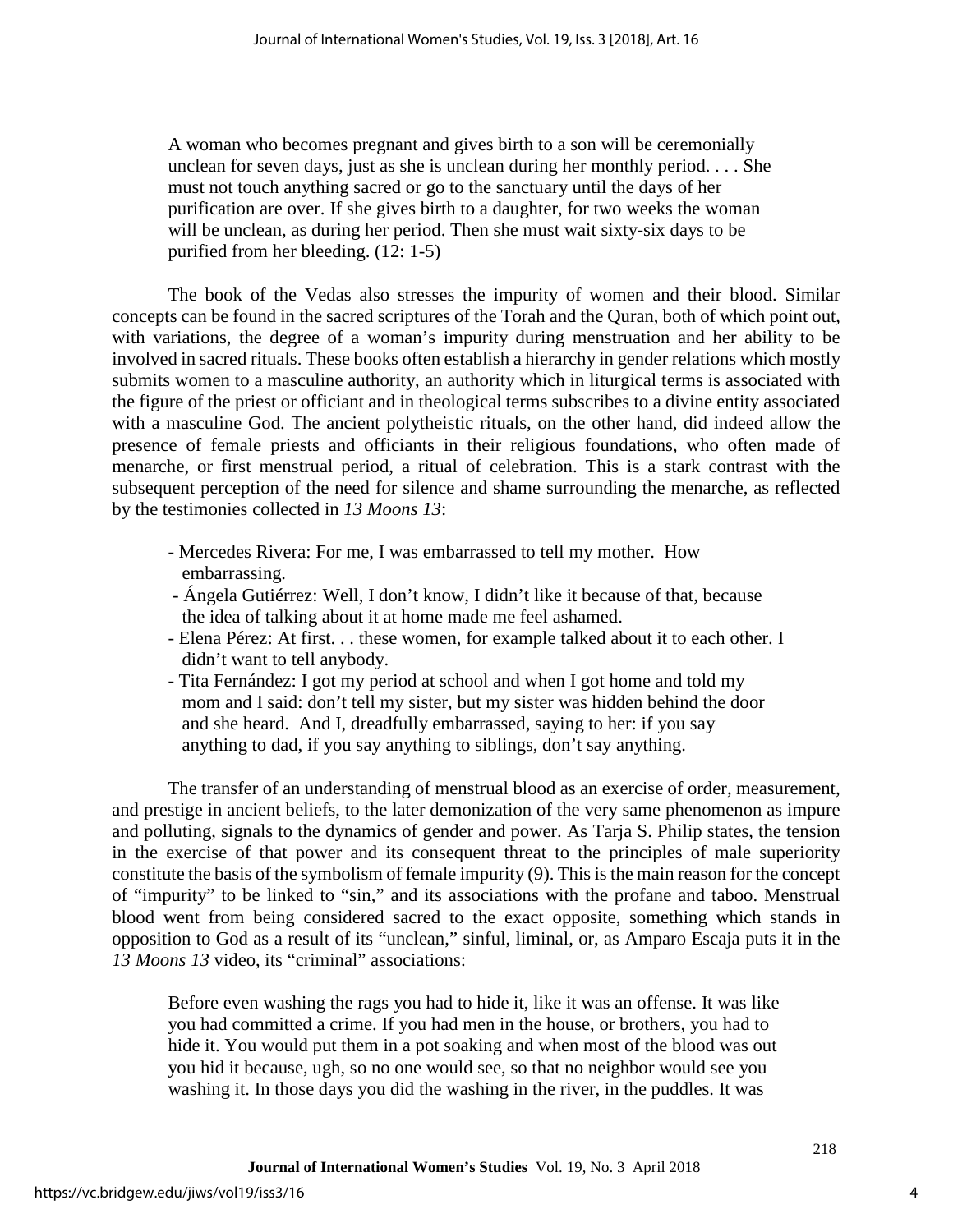like you had killed someone and you had to hide the blood, with no place to get rid of it. It was taboo, something that now, at my age I want to laugh about it, but it was like that, and for me, it was traumatic hiding it from my father in the pot because for heaven's sake, it was like a crime.

As a result, the exclusion of women from sacred rituals, based on her presumed impurity, allows a patriarchal order that was originally feminine.<sup>[6](#page-5-0)</sup> The female deities (Kali, Astarte-Tanit, Selene, Mana, Agra, etc…) were often transferred into masculine entities, such as the pre-Islamic goddess Al-Lat, which prefigured Allah. The same could be said of the Catholic Cult of Mary taking the form of a multitude of Virgins, a possible legacy of pre-Christian polytheistic rituals around the sacred cult of women.

## **Women's Sexuality as Taboo**

The menarche as a personal mark, or "curse" in colloquial terms in the United States, points to the beginning of female reproduction and to women's sexualization. The menstrual "stain" is then linked to the taboo of sex. In this sense some testimonies in *13 Moons 13* are particularly striking, especially those which shows both the silence and ignorance into which many women of their generation (and previous generations) were relegated, and their sexual repression.

- Amparo Escaja: If a man touches you, you won't have your period; if you don't have your period, you're pregnant. If you come home pregnant, your father won't love you anymore. I heard it said to my mother a bunch of times, with five sisters, and her father told her that he desired, he preferred the news of his five daughters drown down-river than to come home dishonored, because for them, to have been touched by a man was the honor of the family. Well this is what they instilled in you, and later no one ever explained how it was, and then if you went out with a boy and he touched your hand, it was such a fright. Or if he kissed you. I remember that I had been with your father for five or six months, and we were in [Zamora's] castle, and he told me: "what a fat moon," and I looked, and he kissed me. I took off running and I wouldn't leave the house for more than 15 days to avoid seeing him, because I thought it was a crime, because you didn't know where it came from.
- Mercedes Rivera: Well, I also thought . . . Now we are all the wiser, but I used to think that a kiss would get you pregnant. That by using the same towel as a man, you would get pregnant. How ridiculous is that?

Misinformation and repression are exchanged in a process which magnifies the feelings of guilt and sin, while simultaneously excluding women from exercising sexual agency:

l

<span id="page-5-0"></span> $6$  There is substantial research to this effect, and Genesis 31: 34-35 is usually cited as indication of the shift from a sacred female order to a monotheistic masculine foundation: "Now Rachel had taken the household gods and put them inside her camel's saddle and was sitting on them. Laban searched through everything in the tent but found nothing. Rachel said to her father, 'Don't be angry, my lord, that I cannot stand up in your presence; I'm having my period.' So he searched but could not find the household gods." The relationship between the "period" and the "household gods," mostly feminine pre-Judeo-Christian entities, is evident in this passage. See also the popular fictionalization of this story by Anita Diamant, *The Red Tent* (New York: Picador, 1997).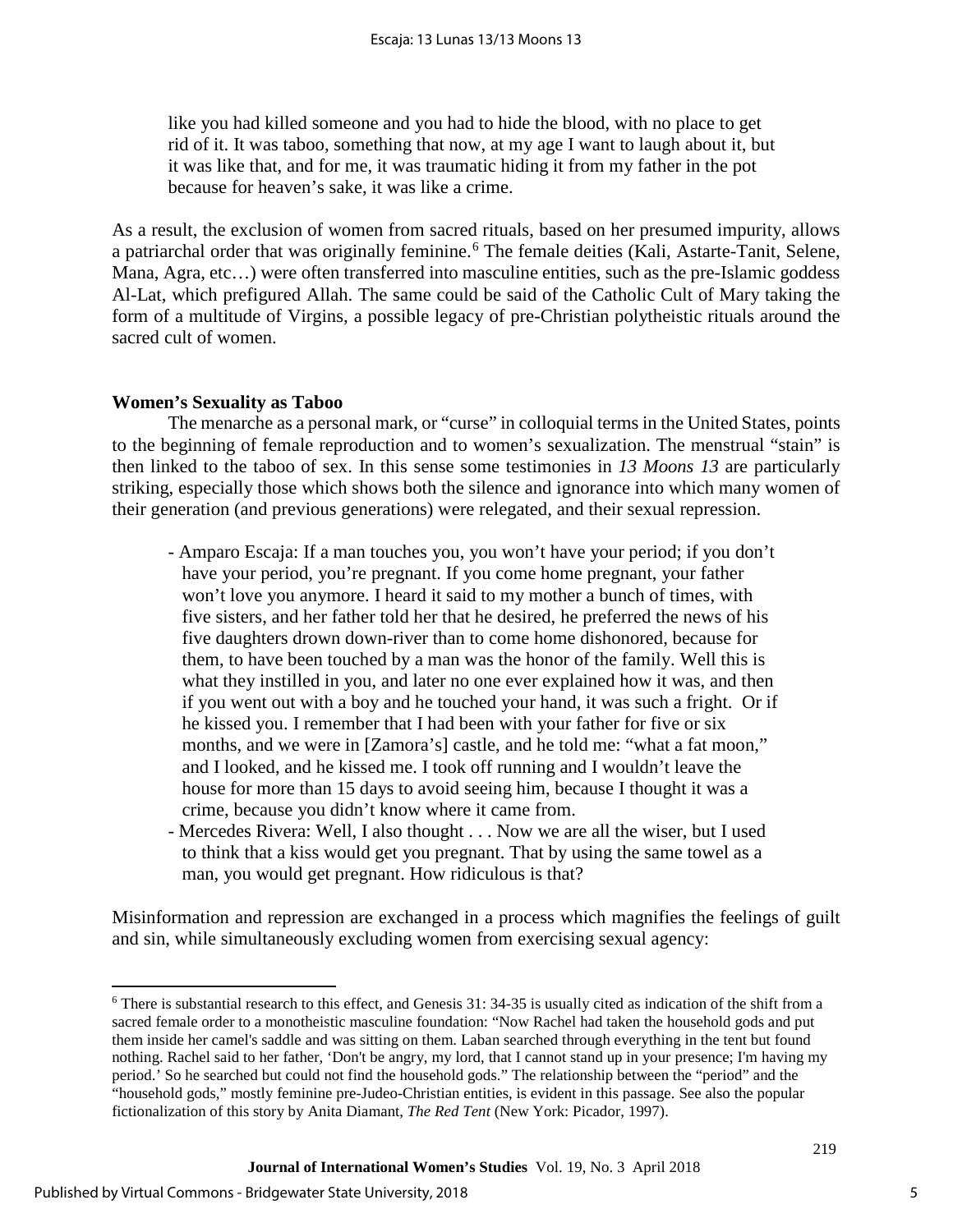- Señora Angelita: To tell you the truth, I didn't even know I was pregnant when I was pregnant.
- Amparo Escaja: When it was time for me to deliver, by the light that shines upon us now, I didn't know where [the baby] was coming from. When the nurses tell you "push like you have to go to the bathroom," and they want you to push like that, I thought it was coming from the other end. I didn't know where it was coming from. This is the truth, as true as we're sitting here right now. You know? That's the way it was, that's what happened to me. And when I went into labor, God knows, I didn't know where that baby was coming from. I was turning 20. I didn't have a mother, no mother-in-law, no one to tell me. And even if they could, it was taboo, too. So, what was it?

. . . .

one day we were having a conversation kind of like this. . . and this woman who had had twins and everything, because of what we were telling her, said that she didn't know what an orgasm was. A lot of women have died without knowing what an orgasm was.

Through this process of misinformation and transference of guilt, women, as the principal vehicles of cultural transmission, have historically been complicit. In almost all of my research on the role of mothers in previous generations, this topic is always kept at a distance, and misinformation is rampant. This avoidance is the usual response when mothers from previous generations in Spain faced the issue of menstruation with their daughters:

- MJ Tobal: I believe it was like that, between friends. And I suppose too, from my mother, but I don't recall a mother-daughter conversation like "look, at some point this is going to happen. . ." no.
- Amparo Escaja: I don't think it was talked about much, because since they didn't tell us, we didn't know what to say [to our daughters] either, and besides, they probably learned about it in school, with books.
- Ángela Gutiérrez: Probably they didn't know about these things.
- Mercedes Rivera: And my mother would always say 'what can I tell you about life if you know more than I do?"
- Maite Maeso: And they explained it to us at school. My mother definitely not.

### **Loss of Historical Practices**

The code of silence and sin traditionally associated with menstruation is also responsible for the loss of information about the methods women used in the past to deal with their periods. One of the objectives of this project is precisely to recover the cultural habits surrounding menstruation, and the video *13 Moons 13* focuses on Spanish culture. The documentation about the control of women's periods also deepens our understanding of dramatic sociocultural and historical realities. To wit, the detailed and reiterative explanation that Amparo Escaja gives to describe the washing of the towels or rags that were used during menstruation, emphasizing the painstaking labor and oppressive circularity which targeted women of that era and social class: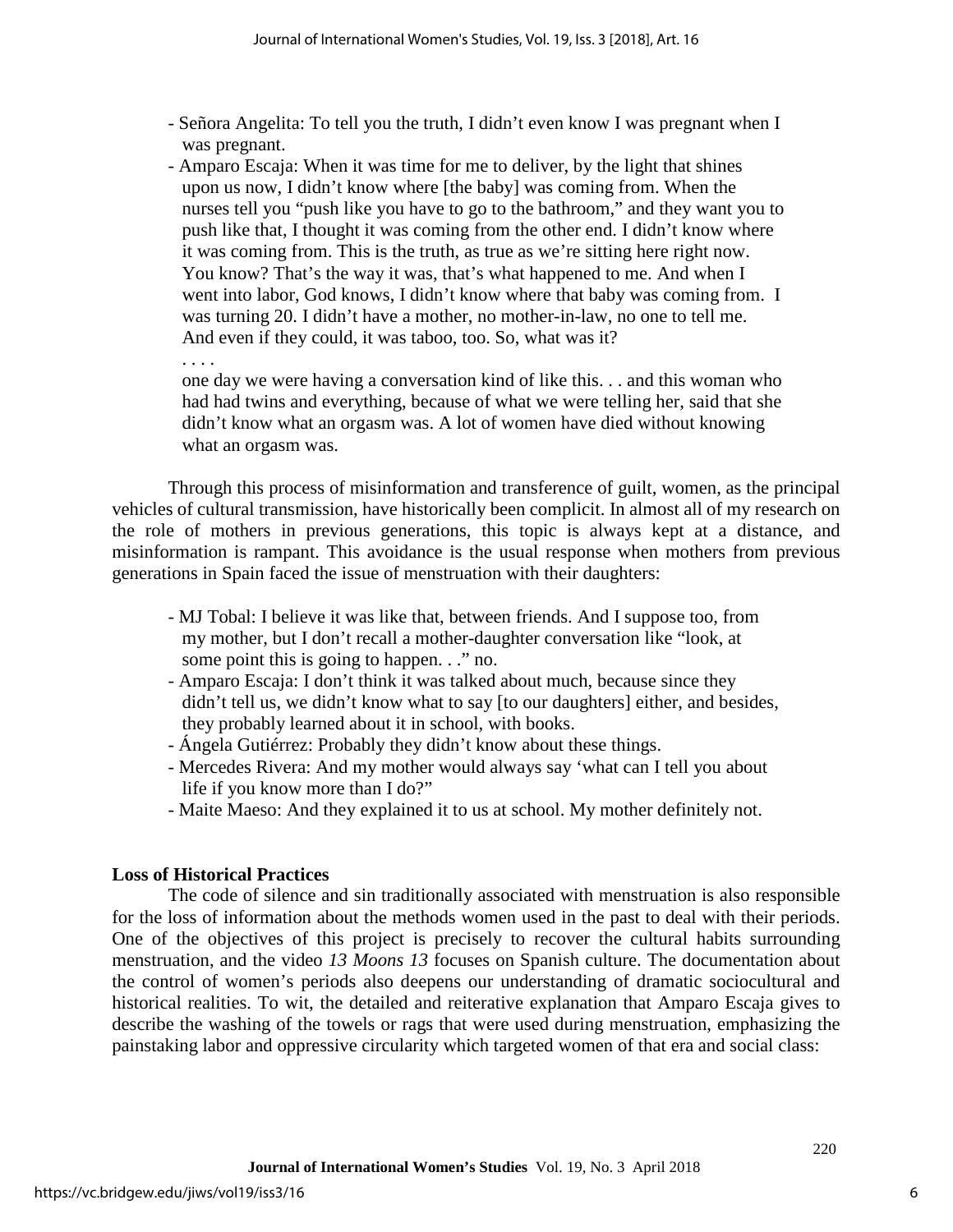Every house had a chamber pot, because back then there was no toilet. It was a whole different ballgame. Now, you close yourself in the bathroom, turn on the tap, and go and be done with it. But then, as there was no running water, you had to go to the well or to the fountain, then carry the water, and then you had those chamber pots, stored under the bed for everything else, and you had an old one for this. Then you would stick it under some piece of furniture, or some old pot that you had in the yard or wherever, and you would cover it with wood. You'd put one [rag] there, and throw water on it, covering it up. And no one would go near it, not animals, not dogs, not cats, not family members, no one. You would go there with that chamber pot. When you saw that no one, no one, nobody was home, you would grab some buckets of water from the well and you took out the dirtiest stain. You would go back and stick it in there. Then it was a drama, when it was hard to clean it, you would have use soap. But back then there was not powered soap. There was that soap we made with oil and fat. Then you would grab a piece of soap and you would use it until you had it a little cleaner. When they were a bit cleaner, you would rinse it and put more soap and then put it in the sun on the roof, so no one would see it, you'd put it in the sun to take away the stain. There was no bleach . . .

It is important to note the geographic and socioeconomic variables in the previously cited testimony. The first disposable sanitary napkins were brought to the market around 1920, though they did exist before that date.[7](#page-7-0) Until then, and for decades after, the most common method in Spain and in many other countries involved reusable towels or rags. As MJ Tobal remarks, these sanitary napkins were usually too expensive or inaccessible for many women up until the 1960s. What is remarkable about Amparo Escaja's testimony, besides addressing the subjugation of women in social and domestic terms, is perhaps her comment about women from generations prior to hers who did not even use rags or cloth to control their menstrual flow:

My grandmother, for example, I heard her say that there were no kinds of pads. Most of them, the poor ones, didn't even wear underwear. I have seen instances where women standing, and I've seen the blood run down their legs. What happened was that they would wear those black, long skirts and craftily, wipe it away with the black. Just think about it, a woman like that in the summer, with her period, the black coat, and cleaning it away. And they would wear the coats more than one day and more than two. But of course, I didn't know why when a little old lady . . . They weren't that old, but before they looked older. A 40-yearold woman seemed a lot older. And they would take off the black apron and would stick it in between their legs; lift their skirts and stick them under there when they were sitting with their neighbors. I have seen this. And sometimes in a pinch, they would even use the black head scarf.

l

7

<span id="page-7-0"></span><sup>7</sup> See, among others, Thomas Buckley and Alma Gottlieb's compilation, *Blood Magic: The Anthropology of Menstruation*.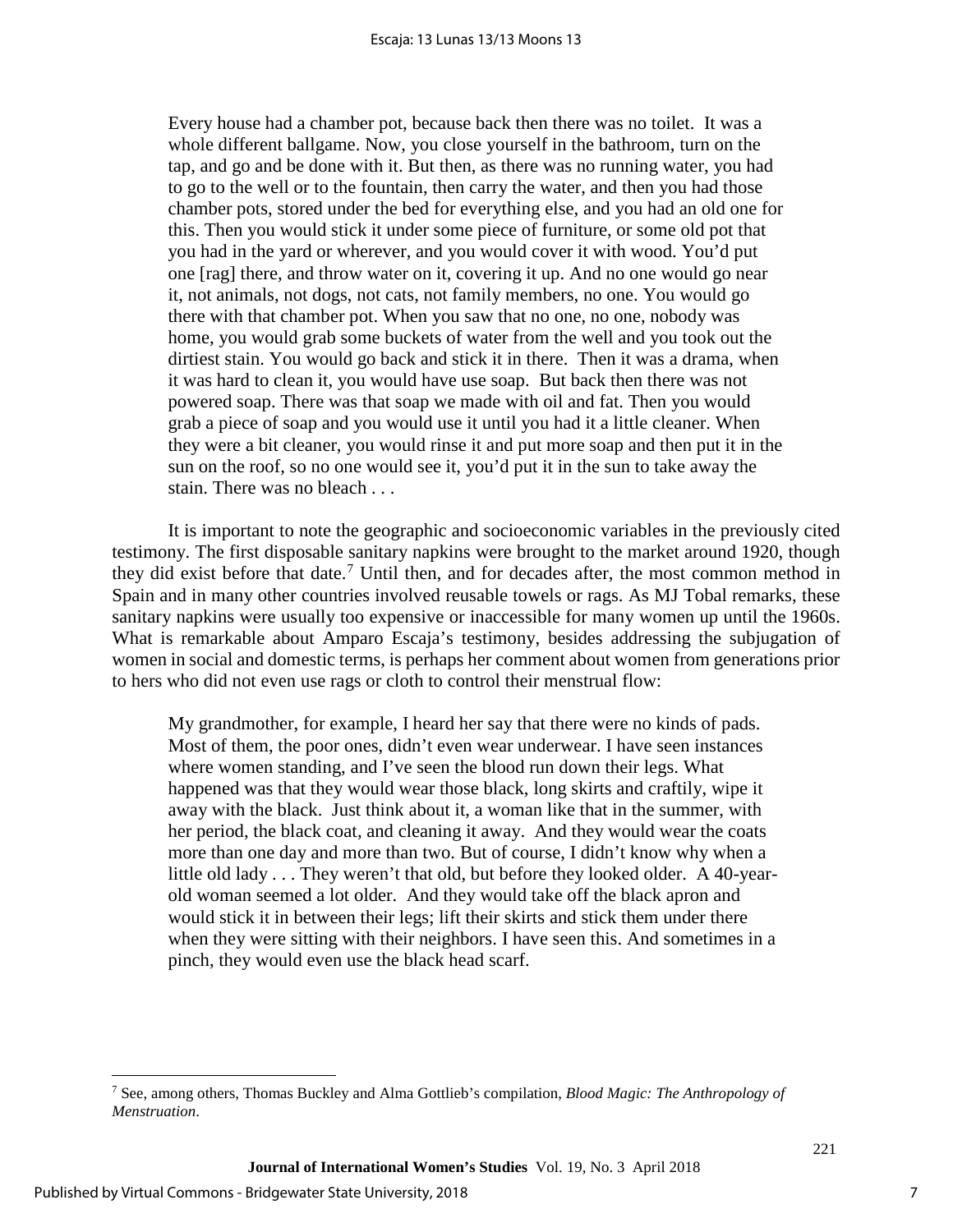#### **New Technologies and Paradigms**

In recent years, women have gotten involved with the technology related to menstruation and contraceptive measures, which is often controversial, just as is hormonal control and the suppression of menstrual discharge. Alternatives to the traditional pill include contraceptive patches, injections and implants, the intrauterine system, or the progestogen-only pill. The newest technologies related to menstruation, often devised and led by women, include tracking apps, menstrual cups, and self-absorbing underwear. Unsurprisingly, influential commercial interests on behalf of the pharmaceutical industry and the profitable businesses dedicated to the sale of pads and tampons make forays into this controversy as well. Women entrepreneurs with alternative products threaten this multi-billion market and often face gender bias when seeking investments for their products (Paquette). However, these new products and entrepreneurial initiatives by businesswomen point to a fundamental change in the perception and marketing of menstruation, moving from the taboo into the open: "The more of us that go out and talk about our own experiences," says Lauren Schulte, founder and CEO of Flex, a company of innovative period products, "the more mainstream it becomes" (Paquette).

"13 lunas 13," as a project, is part of this trend of raised awareness, and the women interviewed consistently celebrated the opportunity of talking about their periods while stating a sense of personal and socio-historical liberation. At this point, the testimony morphed into a conversation, a celebration of solidarity and the relevancy of a reality which my itinerant project, within the context of a (literal, personal, cultural, historical) journey, aims to articulate and bring to light. The digital interface I published in 2011 to collect testimonies via the Internet $8$  transfers these voices to a new generation, a generation that is finally breaking with the taboo of menstruation while questioning its patriarchal foundations. Young women are embracing new menstrual products created by women; openly voicing their individuality, sexual agency and strength. Their reassurance became dissent when opposing Donald Trump's misogynist comments and campaign thorough social media ("Periods for Pence"; #PeriodsAreNotAnInsult). Creative initiatives such as Andrea Gonzales and Sophie Houser's video game *Tampon Run*, where the characters throw tampons at their attackers, not only allows for a normalization and destigmatization of menstruation, but for the empowering of all women through art, coding (a field staunchly dominated by men), and humor. The more information and involvement we have, the greater the inclusiveness, also in terms of historical significance and the range of cultural habits which concern all of us.<sup>[9](#page-8-1)</sup>

l

<span id="page-8-0"></span><sup>8</sup> See http://www.uvm.edu/~lrg/13lunas/

<span id="page-8-1"></span><sup>9</sup> My project continues along on its digital and itinerant route and is open to anyone who wants to participate. For more information, visit my webpage: [www.tinaescaja.com,](http://www.tinaescaja.com/) Section "Project 13 Moons 13."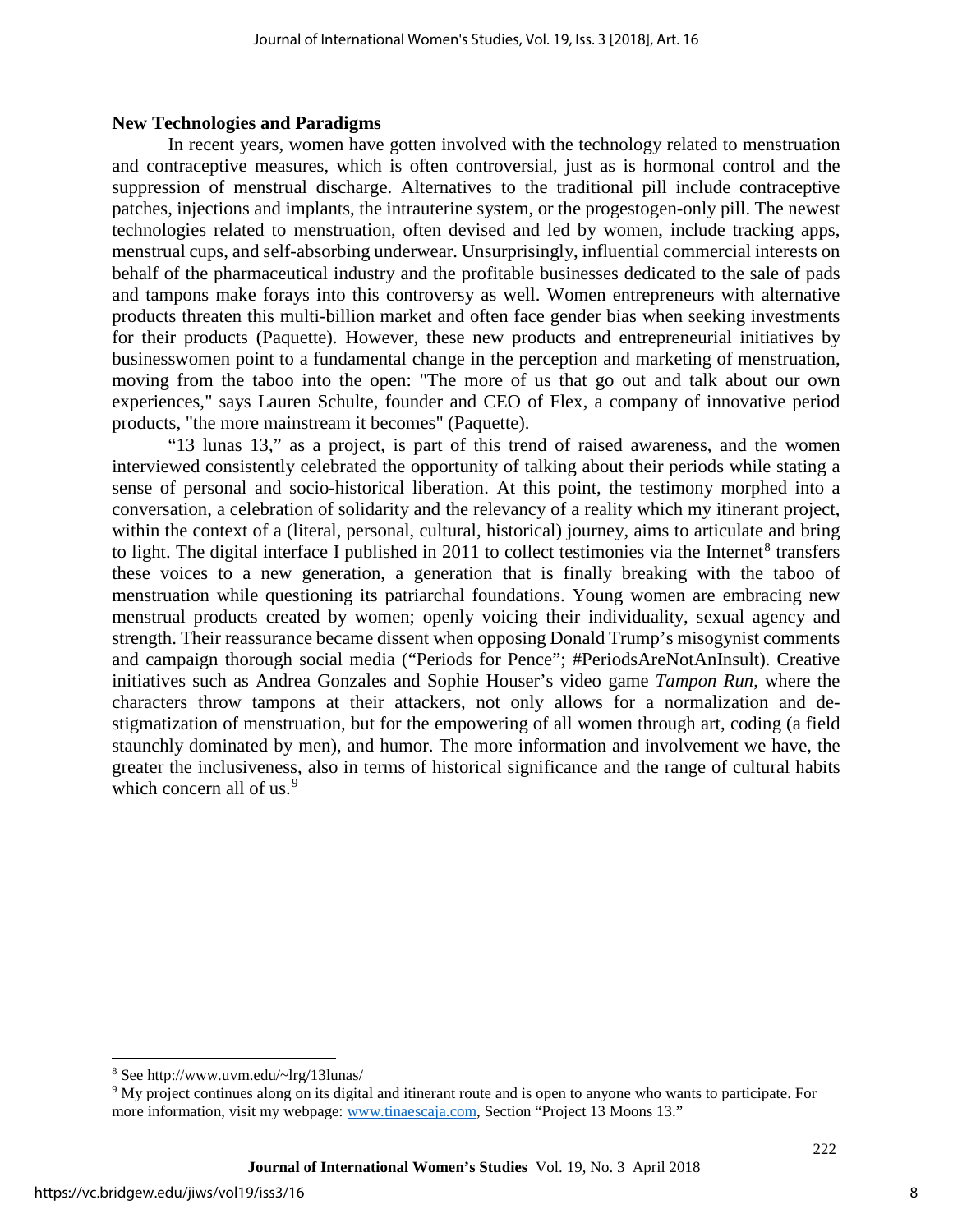

This piece is a feminist stained-glass poem entitled "Te envolveré en terciopelo" ("I will Wrap you Up in Velvet"). It belongs to the itinerant project "13 lunas 13" (13 moons 13), and was originally presented as an installation in Burlington, Vermont, in 2012 (University of Vermont; Flynndog Gallery) and 2013 (Art Hop). As part of the "13 moons 13" project, this installation reflects upon misogyny, now from the point of view of organized religion. The poem is written from the patriarchal point of view claiming "protection" of women as a justification for restricting their liberties and rights. This oppression is emphasized by the insertion of a burqa into a traditional hood wore by Spanish brotherhoods during the Holy Week. The materials used in this piece include painted church window fragments as well as menstrual blood in the moon, thus "staining" the piece while implicitly claiming the power of the female, ultimately connecting with the project. For an explanation of this piece, visit:<https://www.youtube.com/watch?v=9PqRBSW-Uf8>